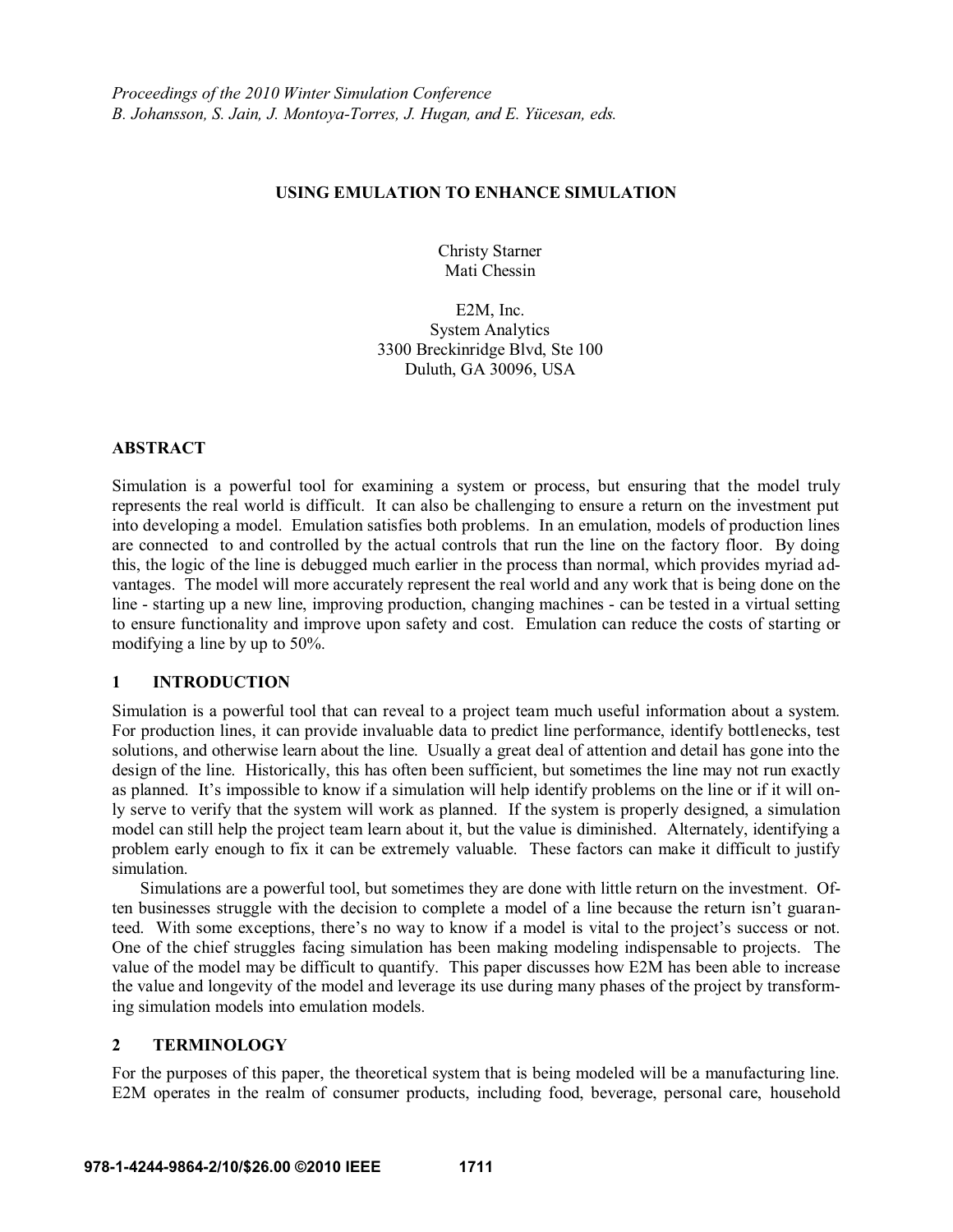#### *Starner and Chessin*

items, pharmaceutical, electronics, and other products. Our models are usually of the production lines, distribution systems, or warehouses for these products.

In this sphere, the term "simulation" indicates a model created of one of these packaging lines, distribution systems, or warehouses. A simulation is self-contained; all logic that controls the model is enclosed within it and is written by the simulation programmer. A simulation is intended to be run to collect data and answer questions about the system being modeled.

 An emulation is similar to a simulation, but the model is controlled by logic written in a Programmable Logic Controller (PLC) by another engineer, usually an electrical engineer. PLCs are devices that are used to run and control the actual manufacturing systems that are being modeled. The simulation programmer writes logic that will write data to and read commands from the PLC, but the PLC logic is actually controlling the line. An emulation is intended to be used to test and debug the actual control code that will run the real-world system.

# **3 SIMULATION IN THE DESIGN PHASE**

The early part of a project is an excellent time to create a simulation model. There are many levels of simulation, from very conceptual block layouts or flowcharts to detailed conveyor and device layouts. A flowchart simulation can be very useful to drive design decisions and compare options quickly and effectively. However, this type of simulation is generally not detailed enough to be utilized as an emulation.

 Once the designs have been narrowed to only a few choices, detailed simulation models become more effective as selection and comparison tools. A detailed layout is imported into the simulation software and the model is built on top of the layout to ensure dimensional accuracy. Once the conveyors have been created in the model and the devices have been laid out, the simulation programmer creates the logic that controls the model and the testing phase can begin. The detailed simulation is used to test many different aspects of the system. For our customers, the most important question is almost always about throughput - can this system handle the rates it will need to run in the future? Other important factors under examination may be the impact of the failure rates for the various machines, the amount of accumulation required to buffer these downtimes, the speeds required to achieve the throughput goals, and the operational methodology to be used to run the system. All of these factors are manipulated within the model and the results of these changes are measured and graphed to provide comparison data and drive the project team in decision-making.

 It is very rare for a system to be modeled and for no problems to be found, but sometimes the magnitude of the problems discovered may not justify the modeling effort and expense. In this case, planning to repurpose the model as an emulation will provide additional value to the modeling effort.

### **4 EMULATION IN THE EXECUTION PHASE**

In the past, after the design phase was complete and the decisions had been made, the simulation typically disappeared from the project methodology. However, the power of using emulation will extend the usefulness of the simulation. During the execution phase of a project for a new material handling or production line, the controls engineer must write new control logic to operate the system. Without emulation, she won't be able to test her code until installation is complete and she loads it onto the line PLC. Even then, testing happens with the real system, where it can be hard to gather the information necessary to debug the code. Devices may be out of reach or far apart, and it may be difficult to see or hear key elements over the ambient noises and distractions on the factory floor. Additionally, time is at a premium, as service technicians are only scheduled to be onsite for so long, and the manufacturer is eager for production. If the project uses emulation instead, the controls engineer can debug code in parallel with the installation process and avoid these hassles. For this reason, emulation has the ability to facilitate rapid start-up of the line.

 By moving the debug process from the factory floor to the office, emulation saves valuable time and money in many ways. The most basic is that the logic can be written and fully tested earlier in the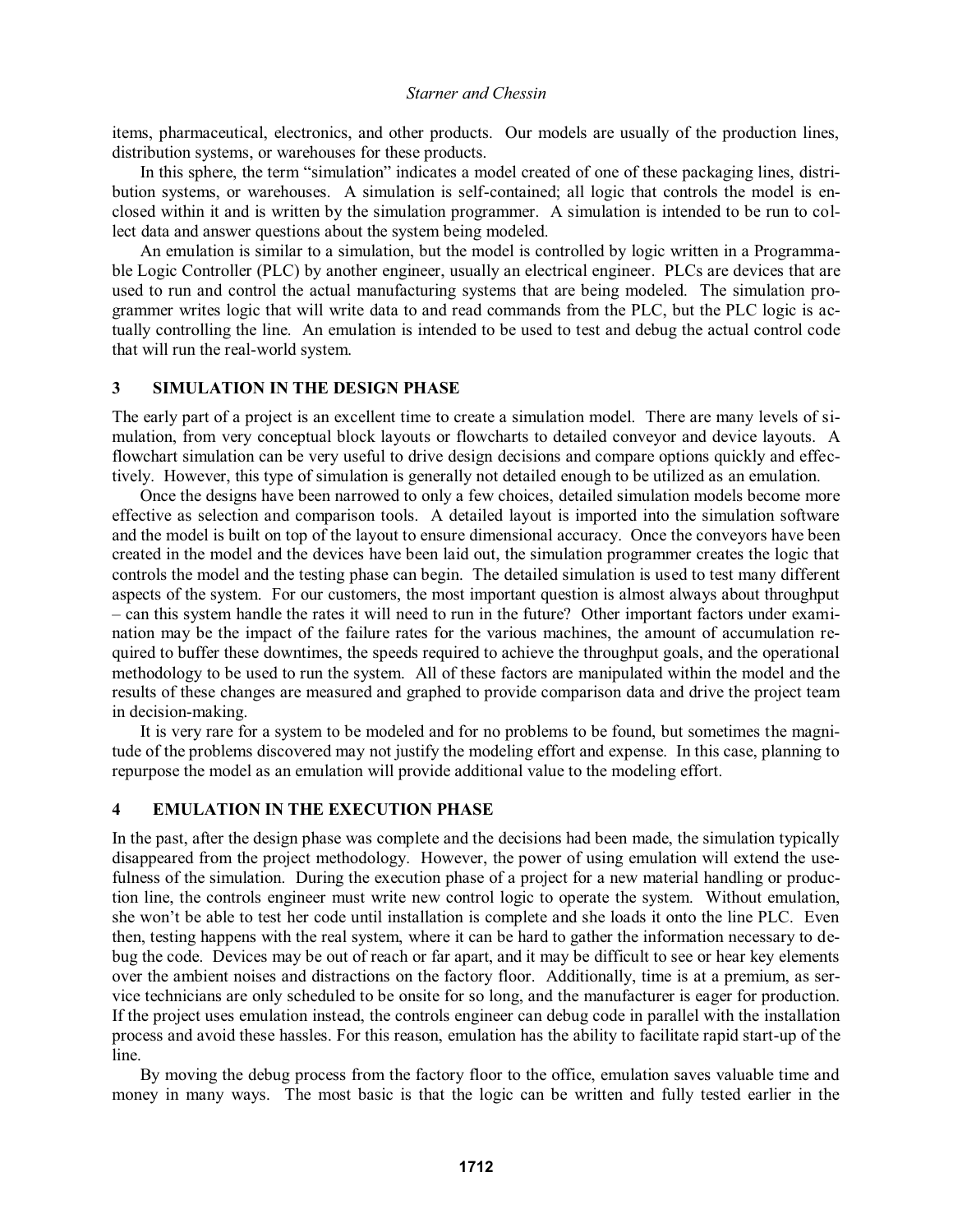#### *Starner and Chessin*

project. The debugging effort happens in the office using virtual machines and resources rather than on the factory floor using costly equipment and supplies. The PLC programmer is able to fully test his or her logic while the line is being built. If new issues are discovered that were not uncovered in the simulation, it may be possible to make quicker, easier, more cost-effective changes to the line than if the issues were discovered while trying to start-up the line. After debugging the code through emulation, the PLC program usually arrives on-site nearly complete, mimimizing the time spent waiting for product by the technicians.

 Starting up a line faster and earlier enables production to start sooner. The sooner a production line is producing saleable product, the better for the project team and the customer. Using this method has been shown to reduce time spent starting up a system by up to 50%. The savings could equal weeks of time devoted to production rather than to building and debugging the line.

### **5 NEW SYSTEM EMULATION CASE STUDY**

One example of an emulation helping save time and money came on a recent project. The line in question was designed with a reject station just after the filling machine. If a case was not closed properly, a photoeye at the reject station would detect the open flap and trigger a pusher to push the case onto another conveyor for inspection. After passing the reject station, the product would continue through accumulation conveyor to a palletizer.

While debugging the PLC control code using the emulation, it was discovered that any time a reject was detected, the line would have to stop the filler in order to give the pusher enough time to extend, push the case off the line, and then retract. In any filling line, it is critical to not stop the filler  $-$  if the filler is not filling, the line is losing production. Using the emulation model, the PLC programmer was able to test many different scenarios to see if the line design could work. Some parameters that were examined were the time the pusher took to extend and retract and the conveyor speeds surrounding the reject station. It became apparent that the reject station would not work without shutting down the filler.

The next step was to examine possible changes in the design. The equipment had a long lead time and had already been delivered to the customer, so making what was already ordered work was important. It was determined that a bit of accumulating conveyor before the reject would solve the problem as it would provide a buffer between the filler and the reject station. In the model, the reject station was moved down the line after the accumulation section (see figure 1). The model was used to verify that the reject station would no longer shut down the filler. Although the equipment had been delivered, it hadn't been bolted in yet, so a simple design change was easily implemented.



Figure 1: Original and New Locations for the Reject Station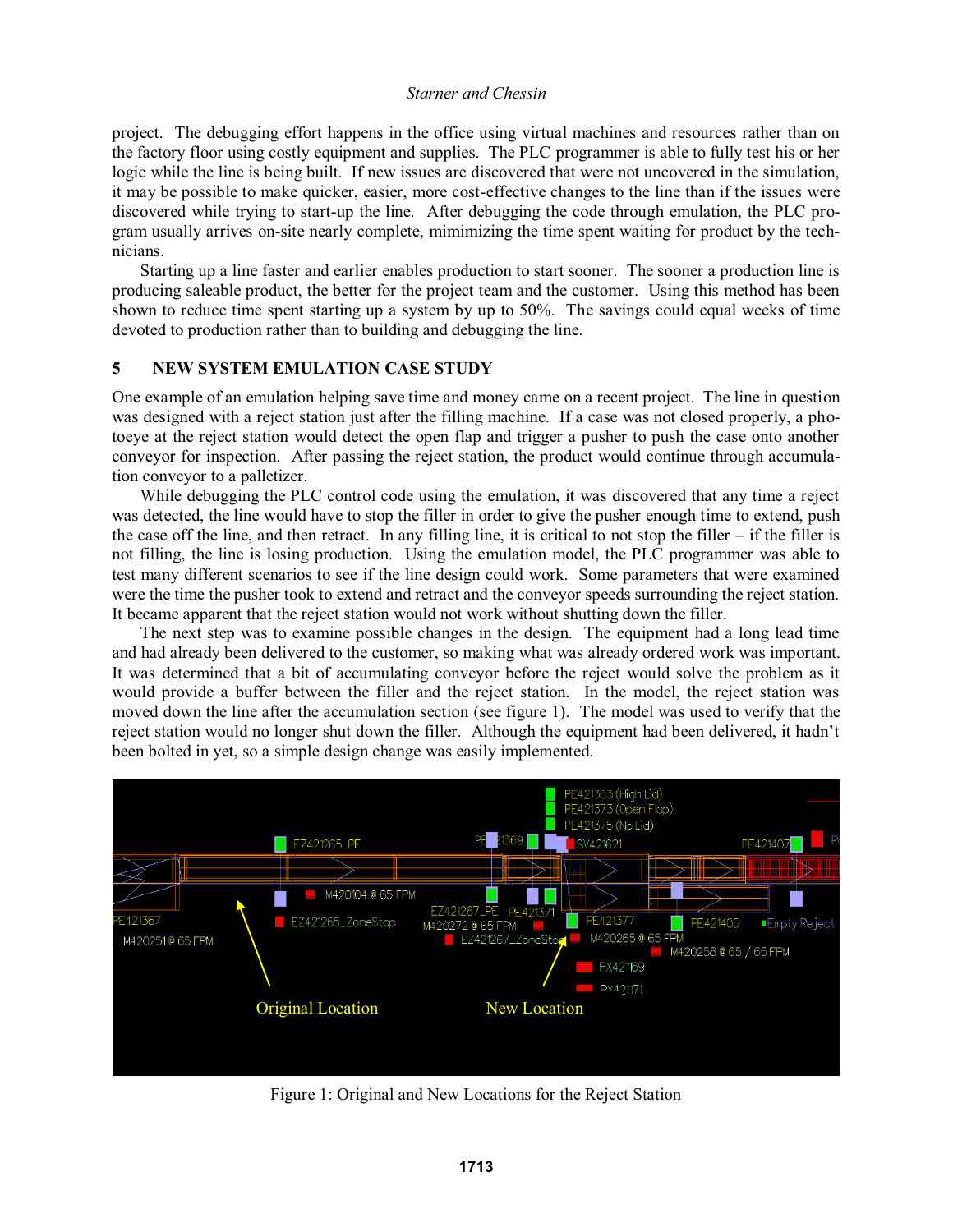### *Starner and Chessin*

If an emulation had not been completed in this model, the conveyors would have been installed in a way that would not work. The PLC programmer would have been forced to contemplate this problem in a high-pressure situation. It is most likely that the reject station would have been pulled out and a new, much faster, higher-cost reject station would have been ordered to replace it unnecessarily. During the time that new reject station was being built, the line would have performed poorly.

By creating the emulation, E2M was able to save both time and money during the start-up of this line.

# **6 CONTINUING MODELING EFFORTS**

Even after the line is built and running, the simulation and emulation models of the line continue to be useful. Maintaining these models and keeping them accurate to the real-world line provides a virtual, offline system for future testing. If machines need to be updated or replaced, improvement efforts need to be evaluated, or different products need to be tested, the simulation model can be kept as a testing ground for these changes. The emulation can be reused repeatedly to test and verify PLC changes.

In addition, both types of model are useful as training tools. The emulation model's PLC may also be connected to the operator interface for the line. New operators of the line can use the virtual system to train, eliminating the prospect of costly mistakes on the factory floor. Simulations may be used after the project to show line operation and answer questions about line performance.

# **7 MODELING EXISTING SYSTEMS**

Although the focus of this paper has been on the use of modeling during the design and start-up of a new line, modeling is also a powerful tool to analyze and improve existing lines. An existing system can be modeled as easily as a new system. For questions about line functionality, a simulation is used to analyze the line and examine "what-if" scenarios. For issues that trace back to controls, an emulation is created and the controls may be revised or rewritten with the help of the model and a virtual start-up.

# **8 TECHNICAL CONSIDERATIONS**

When creating a simulation that will eventually be an emulation, it is important to use a software that will support the emulation effort. Many software packages have no emulation support, or it is provided by a third party and may not be well-tested. E2M routinely uses two software packages for emulation  $-$  Emulate3D's Controls Testing software Demo3D (Emulate3D Ltd. 2010) and Applied Materials' AutoMod (Applied Materials, Inc. 2010). Both programs provide emulation support built into their framework. Other important considerations include ease of use for the end-user, who is frequently not a modeling expert, and the speed of building the system. In the experience of the authors, it is easier for non-expert users to get started with Demo3D. The software's easy-to-use, ready-made catalog items (such as conveyors, photoeyes, forklifts, and robots) enable the user to quickly get started building a system. Demo3D also uses a physics engine to more accurately model the movement of product through the system. In the authors' opinion, AutoMod is a more challenging program to start with but is also very powerful; it may be a better fit for very large, very high speed systems. The screenshot illustrating the reject station in Figure 1 is from AutoMod and a Demo3D screenshot is shown in Figure 2.

# **9 CONCLUSIONS**

Incorporating emulation into a project can be an extremely valuable exercise. Many manufacturers recognize the value of simulation to show potential problems and test solutions early on, but without a guaranteed return the modeling effort can be hard to justify. Extending the life of the simulation by turning it into an emulation transforms the model into a valuable, multi-faceted tool that can be used over many phases of the project. Not only does emulation allow a simulation model to have multiple uses, it allows the project team to reduce start-up time by up to 50% and start getting product out the door earlier than planned.